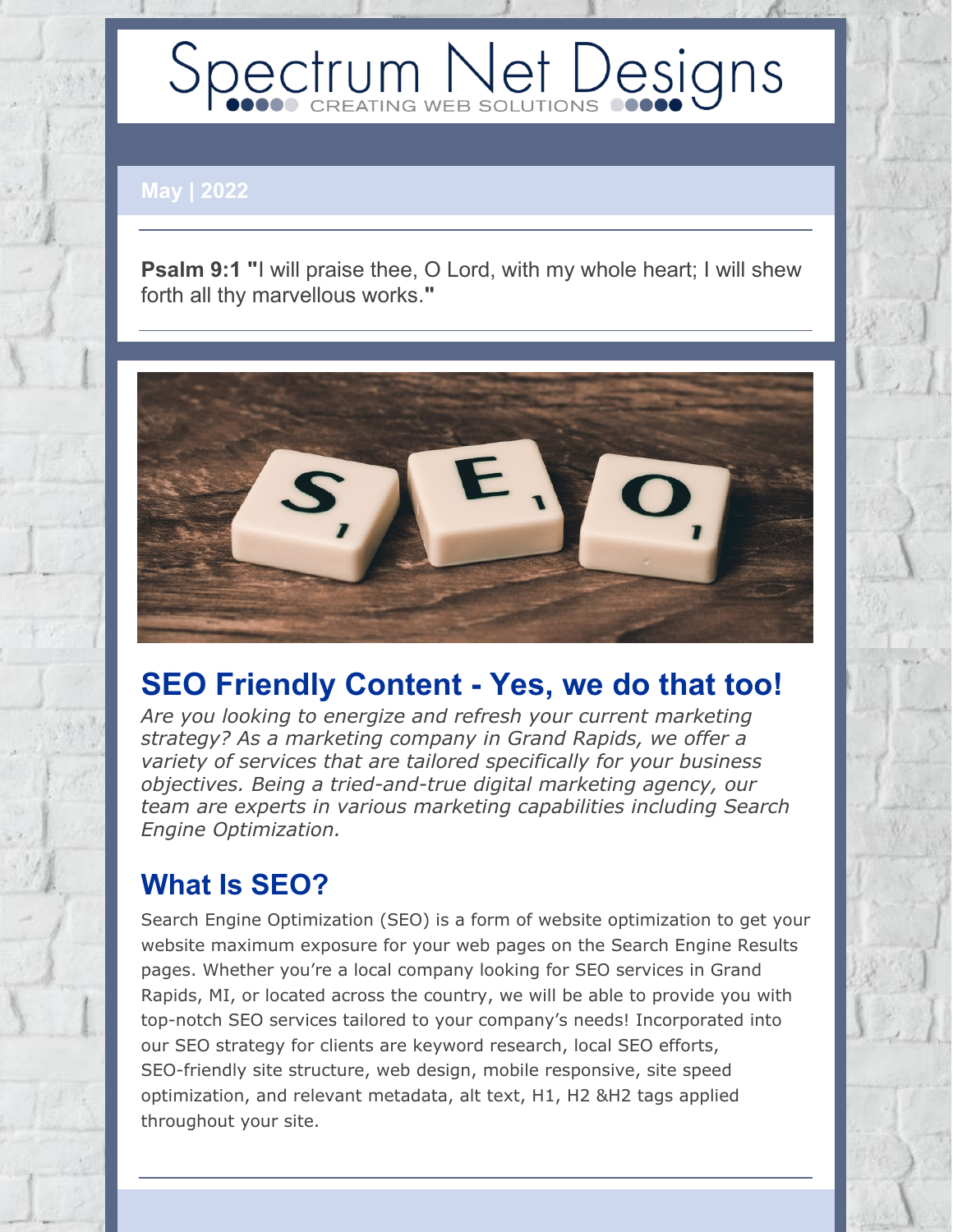## **Benefits of SEO**

Investing in SEO Services is a long-lasting investment that will attract new customers, increase sales, increase brand awareness, and drive traffic to your well-manicured website. If executed correctly! **The great benefit of a Search Engine Optimization strategy is its ability to capture your target audience at the** *exact* **moment they are looking for your product or service**. The goal with this type of strategy is to be on the first page of Google, above your competitors! Obtaining a position on the first page of Google not only provides an opportunity for increased website traffic but also a sense of credibility and trust amongst your audience. Who doesn't want that?! The combination of an aesthetically pleasin[g](https://www.spectrumnetdesigns.com/web-development/) **website design and [development](https://www.spectrumnetdesigns.com/web-development/)** paired with a strong SEO strategy will continue to produce results for your company and pay for itself.

## **What to Expect When Teaming Up with Spectrum Net Designs for SEO Services**

**Google Services** – Setting up your website with Google Analytics, Webmaster Tools, Google My Business, and much more, we will track information such as the number of visitors, pages visited, keywords used to find your website, insight into crawling and indexing your site, and vital search statistics. All reporting will be done monthly with traffic statistics and analysis.

**Keyword Research & Strategy**- We will conduct extensive keyword research and develop a strategy for the upcoming months. We will find high traffic and attainable keyword and then develop a search engine optimization strategy to help drive traffic to your site. We utilize many resources to find those untapped keywords to help improve your overall search engine rankings.

**On Page Optimization**- On-page optimization is now one of the most important factors of your search engine optimization service. From on page tags, image optimization, back-end metadata, and much more, we will work to get your site to the top of Google.

**Off Page Optimization**- A contributing factor of top rankings is the buildup of increased incoming links across the web. This is an element of service that helps to increase the number of links to your website as well as increase its link popularity. We will submit your website to quality sites for the placement of links for you.

**Local SEO**- Help drive more local revenue to your business with local traffic and quality leads. We provide local SEO services that include Google My Business Optimization and help you acquire links to local Chamber of Commercial and online reviews. With these Local SEO strategies, you can increase your online footprint all while attracting more foot traffic to your locations.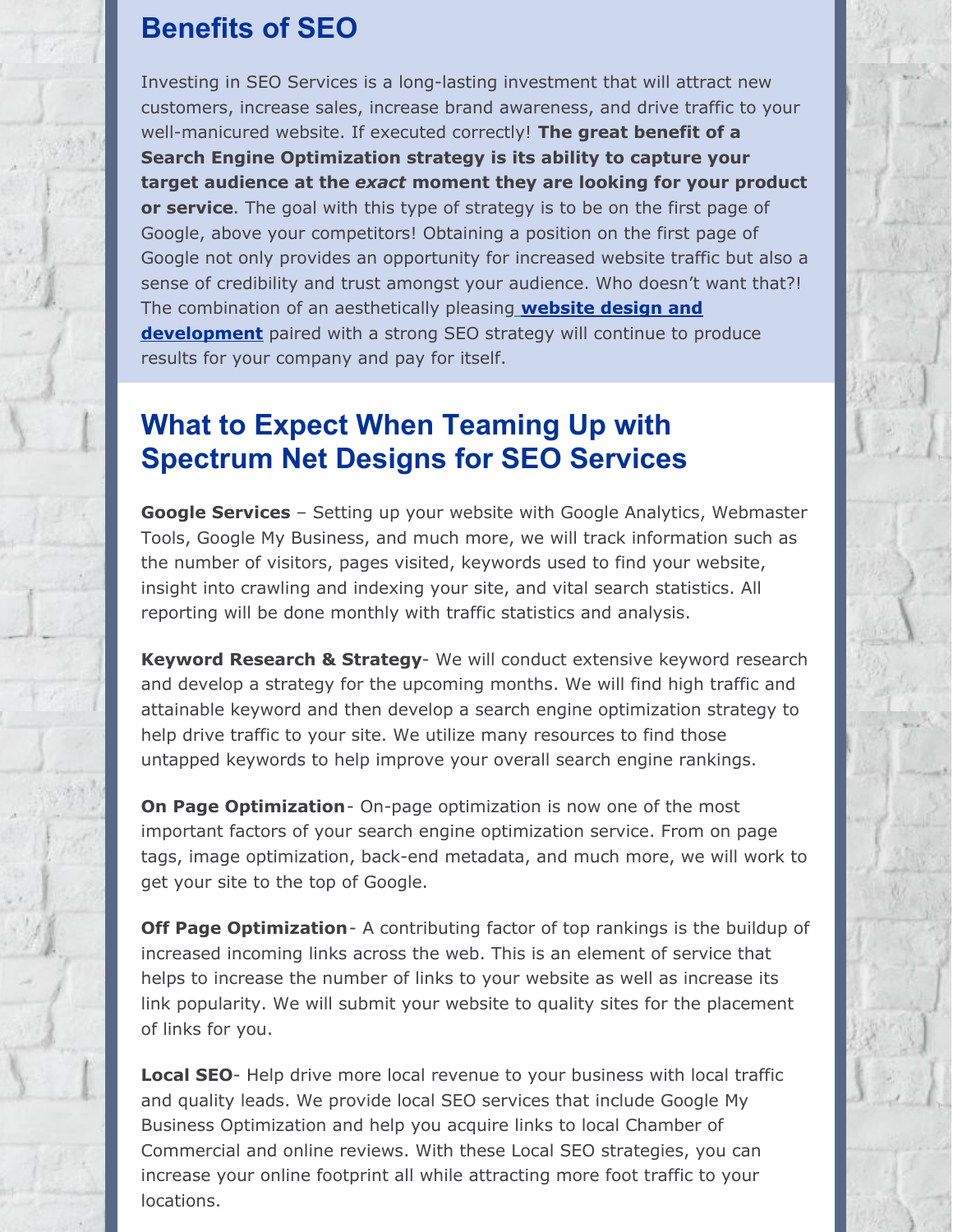**Content Writing** - We can provide content writing for your blog posts, website, and social media sites. Not only will this help your SEO, but it will provide value for your users!

**Monthly Reporting**- Each month you will be provided with a report to show your SEO campaign results as well as the traffic that was sent to your website from the search engines. You will be able to see everything from crawl errors, and index issues and correct them in a timely manner so your website doesn't lose momentum on the search engines.

If you are currently looking to increase your online exposure and drive more traffic to your website, we can help! We have an extensive portfolio of clients that we help do just that! Our clients consist of auction companies, landscape companies, ecommerce, auto body companies, and more! Get in touch with our team today to learn more and discuss options!

Check Out our [Full-Service](https://www.spectrumnetdesigns.com/marketing/) Marketing Options

Learn More [About](https://www.spectrumnetdesigns.com/our-work/) the Work We Do

## **ET'S GET YOU ON THE SEARCHY ENGINES**

FREE SEO ANALYSIS

### **In Case You Missed It!**